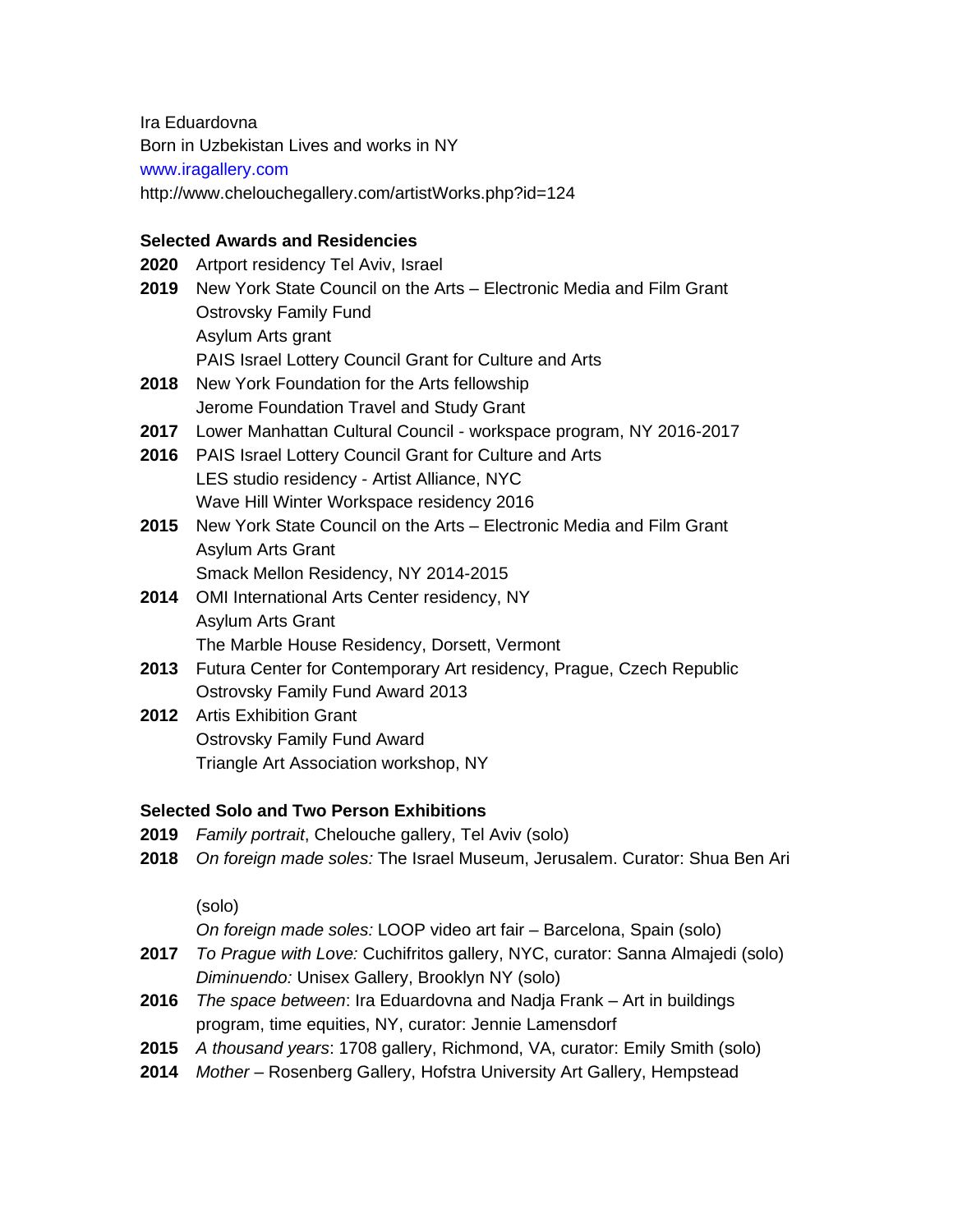NY, curator: Daniel Devine (solo)

- **2013** *Ira Eduardovna – Mother* FUTURA Center for Contemporary Art, Karlin Studios, Prague, Czech Republic (solo) *Mother*- Vox Populi Gallery, Philadelphia, PA (solo) *Terminus -* Baruch College New Media Art Department Gallery, NYC, curator: Katherine Behar (solo)
- **2012** *That. There. Then.* Momenta Art, Brooklyn NY, curator: Eric Heist (solo) *The Library room* - Braverman gallery, Tel Aviv, Israel (solo) *Nothing sound in it and nothing true*: Ira Eduardovna, Heesoup Yoon – ArtGate gallery, NY, curator: Sylvia Kim

## **Selected group exhibitions**

- **2019** Zumu Kiryat Yam Station 4, The museum on the road, Kiryat Yam, Israel, Curator: Ruth Oppenheim
- **2017** Dreamland not found Jerusalem Biennial, Bezeq house Jerusalem. Curator: Maria Veits
- **2016** AMOR– Oi Futuro museum, Rio de Janeiro, Brazil, curators: Denise Carvalho and Monika Szewczyk
- **2015** *Love at the edge -* Galeria Arsenal Bialystok, Poland, curators: Denise Carvalho and Monika Szewczyk *Try a little Tenderness*: Nine films about being vulnerable - Anthology Film

Archives, NY, curator: Sasha Waters Fryer

**2014** *Beyond Limits* – in conjunction with Post Global Biennial in Poland – San Diego Art Institute, curator: Denise Carvalho

*Pardes* – Koffler Center for the Arts, Toronto, Canada, curator: Liora Belford

**2013** *The world and its things in the middle of their intimacy* – Fridman gallery, NY, curator: Sarah Walko

*Displaced visions*, Émigré photographers of the 20 th century, The Israel Museum, Jerusalem, Israel, curator: Nisan Perez *Matinee* – Lesley Heller gallery, NY, curator: Lelsley Heller

- **2012** *Migration,* Helen Day Art Center, Stowe Vermont, curator: Rachel Moore
- **2011** Hunter MFA Thesis exhibition, Hunter college gallery, New York
- **2010** *Signals* Bat Yam Museum of Contemporary Art, Israel, curator: Danna **Heller**

*Volume* At1 art space, Los Angeles, curator: Andrea Neustein *Site Unseen* Royal College of Art Gallery, London, UK curator: Fabian Tabiban

**2009** *Don't flea the art market* Postmasters Gallery, New York, NY, curator: Paulina Bebecka

*Incidents/Accidents* Hogar Collection Gallery, Brooklyn, NY, curator: Gerelyn Blakstone Bridges

### **Selected Festivals and Screenings**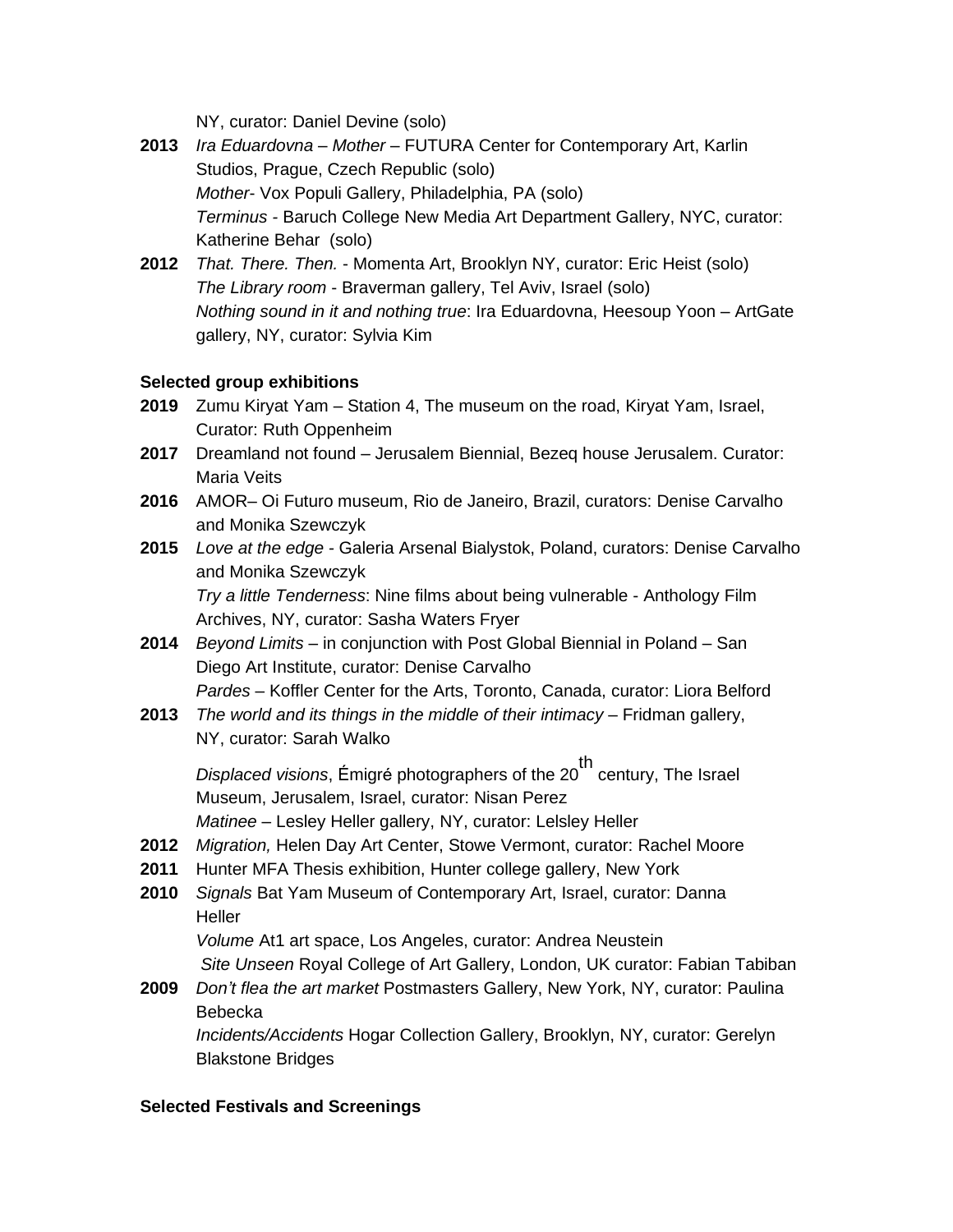- **2019** Zumu the museum on the road, station 4 Kiryat Yam. Curator: Ruthie Oppenheim *The principle of superposition,* Arad Center for Contemporary Art, Arad, Israel curator Gili Zaidman
- **2018** D'est: Performing words, Uttering performance, Filmwerkstatt, Dusseldorf, Germany. Curators: Maria Veitz, Inga Lace
- **2012** Musrara Mix Festival, Jerusalem, Israel
- **2011** Art on Brighton, art festival, Brooklyn NY
- **2010** *Visionaria - Loop* Video art festival, Barcelona, Spain
- **2009** *Festival della Creatività* Florence, Italy *Electroprojections "Fight" Japan Media Arts festival* The national Art Center, Tokyo,Japan *Festival Miden 2008* Contemporary video art festival, Kalamata, Greece
- **2008** *21th Instants Video Festival Paris* Cinema MK2, Paris, France *21th Instants Video Festival Marseille* La compagnie, Marseille, France *17th International Toscana film festival VisionAria 2008* Vision art in movement Video\_Dumbo, Galapagos Art Space, Brooklyn NY – curated by: Norene Leddy and Liz Slagus

Visionaria: Galleria Agora, Piombino, Italy (catalog) *The 809 International New Image Art Festival* - Art Museum of the 809 International Art District, Yichang City, China

*Urban Screens 2008* Federation Square, Melbourne, Australia *Simultan Video and Media Art Festival* Timisoara, Romania *Oslo Screen festival* Cinemateque Oslo, Norway *Videoholica 08* Video Art Biennale, City Gallery Varna, Bulgaria *Festival Miden 2008* Contemporary Video Art Festival, Kalamata, Greece *Cartes Flux 3* Festival of Media Art, Espoo, Finland *San Francisco Women Film Festival* San Francisco, USA *Laptopia #4* Experimental Art Festival, Levontin 7, Tel Aviv, Israel

# **Selected Press**

- **2018** Yuval Saar On the way back home: Ira Eduardovna returns to Tashkent, Portfolio magazine, Israel Goel Pinto – Kan Culture, Interview with Ira Eduardovna, Reshet Bet radio, Israel Smadar Shefi – On foreign made soles, Ira Eduardovna at the Israel Museum, The window online art magazine
- **2017** Barry Davis No place like home Jerusalem Post
- **2016** Get to Know: Ira Eduardovna, Art in Buildings Blog Constructing Filmic Narratives: an Interview with Ira Eduardovna, Wavehill
- **2015** Amanda Dalla Villa Adams Mining memory: Ira Eduardovna in Richmond, Burnaway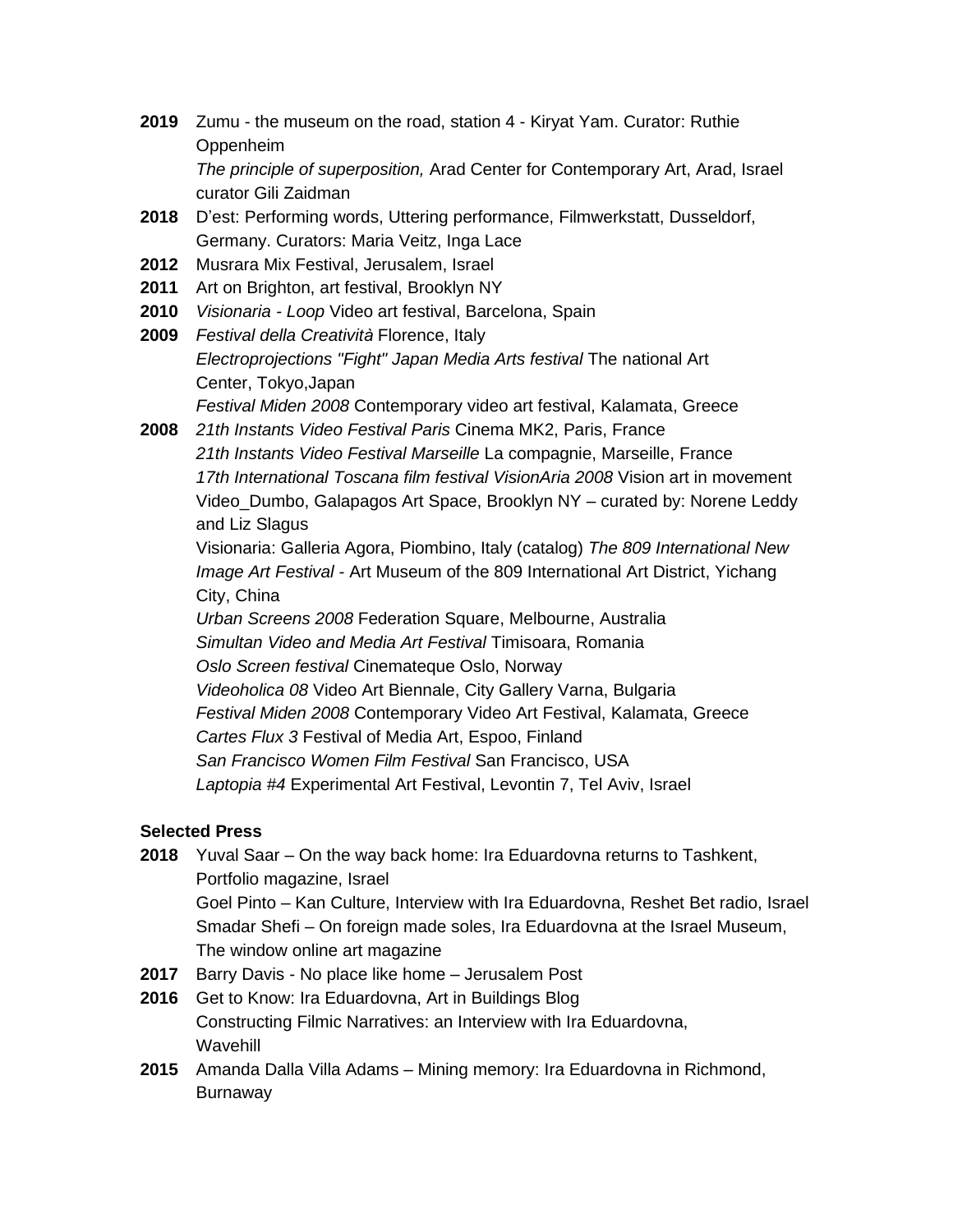- **2014** Smack Mellon Interview Ira Eduardovna, Smack Mellon NY
- **2013** Stephen Knudsen The Multiple Realities and Other Worlds of Art, Hyperallergic
- **2012** Paul D'Agostino 12 best shows of 2012 in Brooklyn, L magazine Paul D'Agostino – Sounds of Near Silence, L magazine Smadar Sheffi – "Folding family" – Galleria, Haaretz, Israel Hila Skolnik Brener – "Anything that moves" city mouse magazine, Israel
- **2011** Olga Connor "Exposición MIAC III: "Lejos de la horda" El Nuevo Herald
- **2010** Daniel Rauchverger *Video Art Exhibitions Trilogy in Bat Yam* Galleria, Haarets, Israel

Hagit Peleg Rotem - *Museum's portrait as a domestic space* – Globes Newspaper, Israel

Vardit Gross -*"If You Read This Article You Will Lose Your Sword", a conversation with Ira Eduardovna,* Artis website

- **2009** Amir Coen *Orot* Israeli cultural Magazine of art and literature cover, Israel Adriana Grant - "Ira Eduardovna's videos play to our voyeuristic instincts" *Seattle Post Intelligence* Erica Hobart - "Ira Eduardovna: Vagabond" *Seattle Weekly*
- **2008** "Le Coup de coeur" Article *Marseille l'hebdo*, France 2008

#### **Catalogues:**

- 2019 Zumu the museum on the road
- **2016** Denise Carvalho AMOR, exhibition book
- **2015** Denise Carvalho Love at the edge, exhibition catalogue
- **2014** Liora Belford Pardes, exhibition catalogue
- **2013** Nisan Perez Displaced visions, Emigree photographers of the 20 th century, Exhibition book, The Israel museum Sarah Walko -*The world and its things in the middle of their intimacy*, exhibition catalogue
- **2010** Danna Heller *- Signals* Exhibition catalogue, Bat Yam Museum of Modern Art, Israel
- **2008** Maria Tjader Knight Cartes Flux 3 exhibition catalogue Pino Modica Visionaria Exhibition catalogue Paraflows Exhibition catalogue

### **Education:**

**2011** MFA – Hunter College New York, NY, USA **2004** BA in Education and Art – Tel Aviv University, Holon Academic institute of technology

### **Teaching**